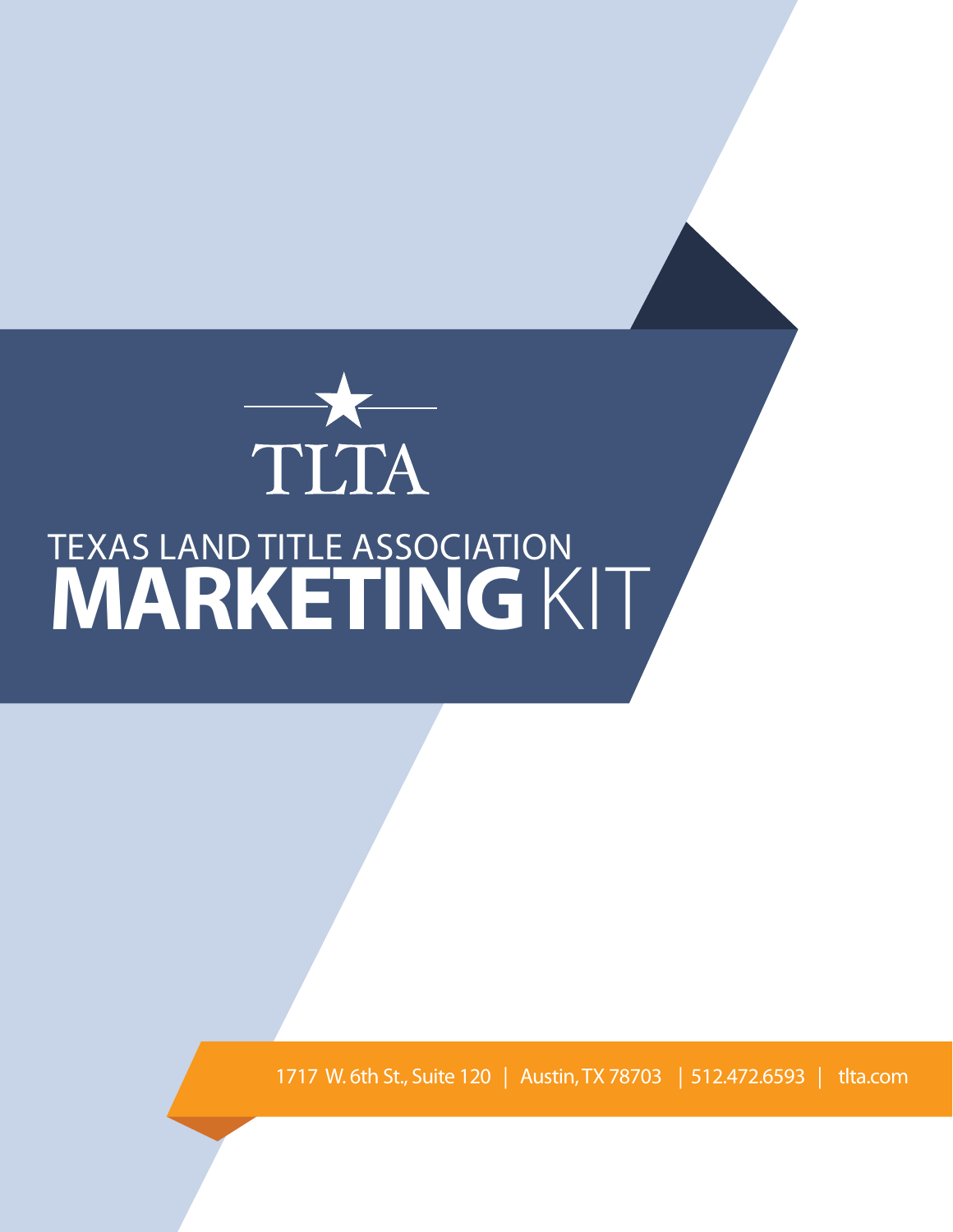#### **ADVERTISE**

## **SPONSOR**

| • Webinars                                                    |
|---------------------------------------------------------------|
| • Local Seminars                                              |
|                                                               |
| $\overline{\phantom{a}}$ Annual Conference & Business Meeting |

• Texas Land Title Institute

#### **BECOME AN ASSOCIATE MEMBER**

|--|--|--|--|--|--|--|--|--|--|--|--|--|--|--|--|--|--|--|--|--|--|--|--|--|

#### **ORDER**

|--|--|--|--|--|--|--|--|--|--|--|--|--|--|--|--|--|--|--|--|--|--|--|--|--|--|--|--|--|

#### TLTA represents your potential customers

TLTA, one of Texas' oldest trade associations, represents more than 85 percent of licensed title insurance agents and underwriters in the state, and over 15,000 employees in the Texas title industry. Founded in 1908, TLTA provides regulatory and legislative advocacy, continuing education and the most up-to-date industry news and information through our e-newsletters, website and other resources.

## Let us help you reach your target market

We offer access to title company and underwriter decision makers. Join as an associate member and receive a directory listing and information on networking opportunities, as well as discounted rates for registrations, advertisements and sponsorships.

## Need a custom marketing solution?

We'll work with you. If you don't find the right advertising or sponsorship option for your organization in this kit, feel free to give us a call. Every organization has unique marketing needs and TLTA can help. Contact TLTA at tlta@tlta.com or 512.472.6593.

## No time to design an ad?

Don't let the task of designing the perfect ad hold you back. TLTA's in-house graphic artist has years of print and online ad design experience. We can design your company ad for an additional 20% of the original placement cost (annual commitment required), saving you time and money.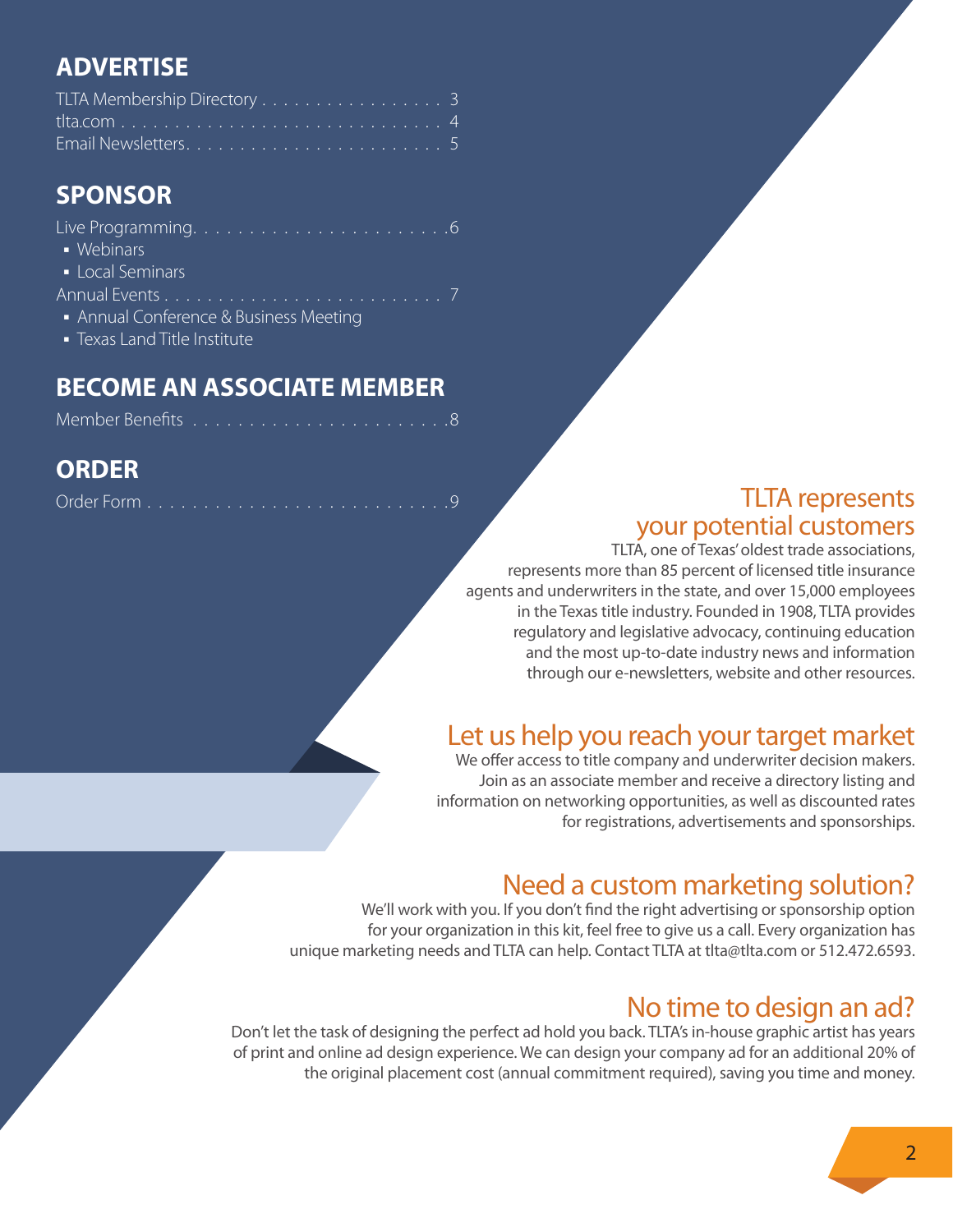# ADVERTISE |**TLTA MEMBERSHIP DIRECTORY**

150x100



# **TLTA'S MOST FREQUENTLY-USED PUBLIC RESOURCE**

By advertising in the TLTA Membership Directory, your company will connect with consumers and industry professionals alike on one of TLTA's most highlytrafficked web pages. Both electronic and print options are available.

#### DIRECTORY WEBPAGE TILE

- **Tile image ad featured on the TLTA Online Membership Directory**
- 150x100 pixels/96 pixels per inch
- § Accepted ad formats include .jpg, .png and .gif
- § No animation, please
- Buy 5 months of ads, get an additional month free

**\$200/month** (TLTA MEMBER) **\$250/month** (NON-MEMBER)

*The TLTA online membership directory receives more than 2,000 page views per month.*

# FULL PAGE: 8.5"x11" HALF PAGE: 8.5"x5.5" QUARTER PAGE:  $4.25''x5.5'' -$

#### PRINT DIRECTORY AD

- § Our directory is printed on-demand, ensuring that the most accurate data is always reflected when the order is fulfilled
- § Ads will be printed in black and white
- § Full-, half- or quarter-page ads are available for inclusion in our printed membership directory
- § Preferred ad formats are vector-based .pdf and .eps files
- Accepted image ads include high-resolution (300 dpi) .jpg, .png or .tif files
- **Sizing requirements are detailed at left**
- § Runs for one full year

**FULL PAGE: \$800/year** (TLTA MEMBER) **\$1,000/year** (NON-MEMBER) **1/2 PAGE: \$400/year** (TLTA MEMBER) **\$500/year** (NON-MEMBER) **1/4 PAGE**: **\$300/year** (TLTA MEMBER) **\$400/year** (NON-MEMBER)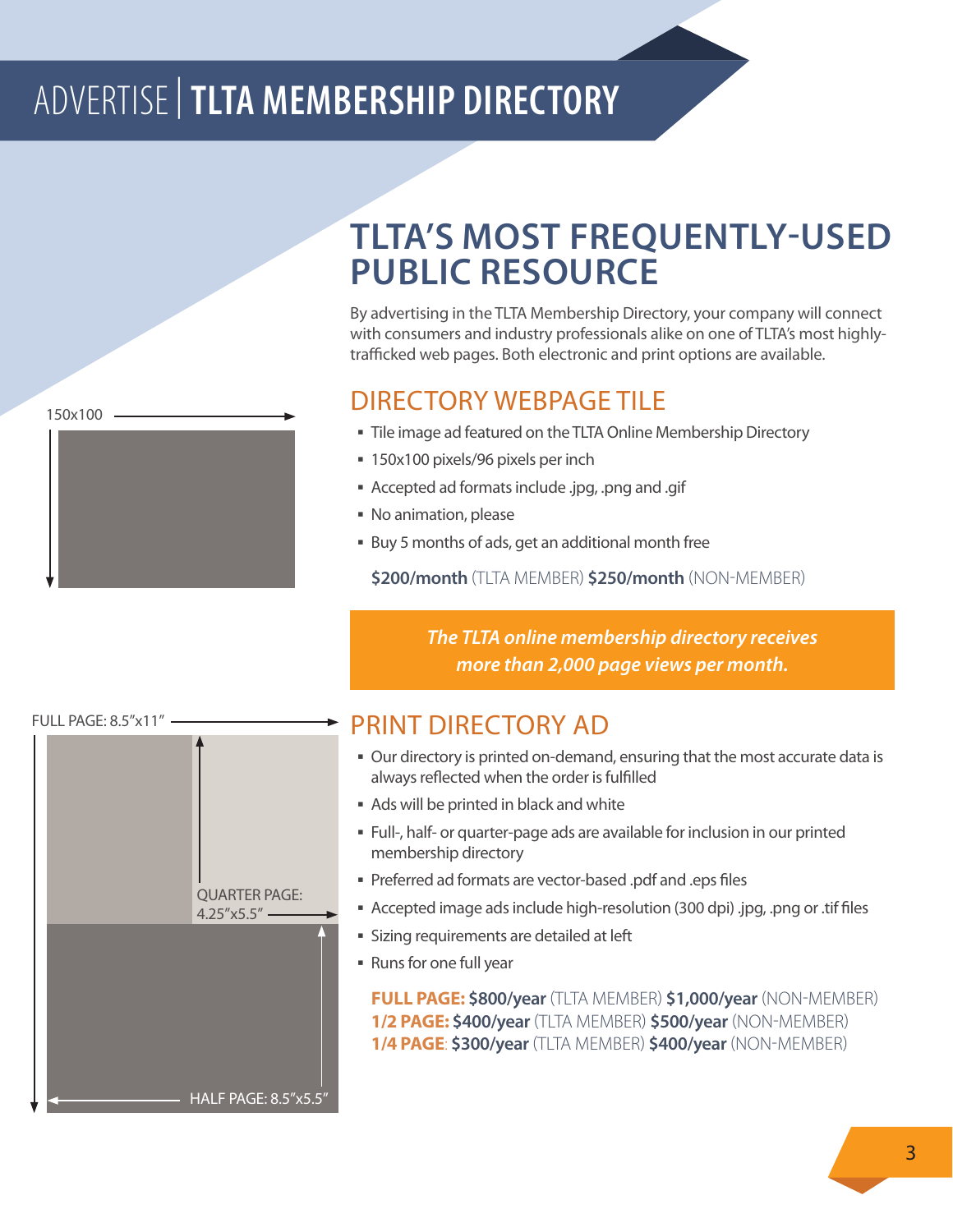# ADVERTISE |**TLTA.COM**

**THE TEXAS TITLE INDUSTRY'S BEST SOURCE FOR INFORMATION AND RESOURCES**

Reach more than 3,500 unique visitors every month by advertising on the TLTA website. Rolling banner ads are featured in two columns on the homepage beneath the hero graphic. Ads are on the left side of most secondary pages of www.tlta.com, excluding the membership directory.

#### HOMEPAGE BANNER

- § Rolling banner ads featured on our website homepage
- 550x150 pixels/96 pixels per inch
- § Accepted image formats include .jpg, .png and .gif
- § No animated ads please
- Buy 5 months of ads, get an additional month free

**\$250/month** (TLTA MEMBER) **\$300/month** (NON-MEMBER)

#### SECONDARY PAGE TILE

- Tile image ad featured secondary website pages
- 150x100 pixels/96 pixels per inch
- § Accepted image formats include .jpg, .png and .gif
- § No animated ads please
- Buy 5 months of ads, get an additional month free

**\$200/month** (TLTA MEMBER) **\$250/month** (NON-MEMBER)

150x100

550x150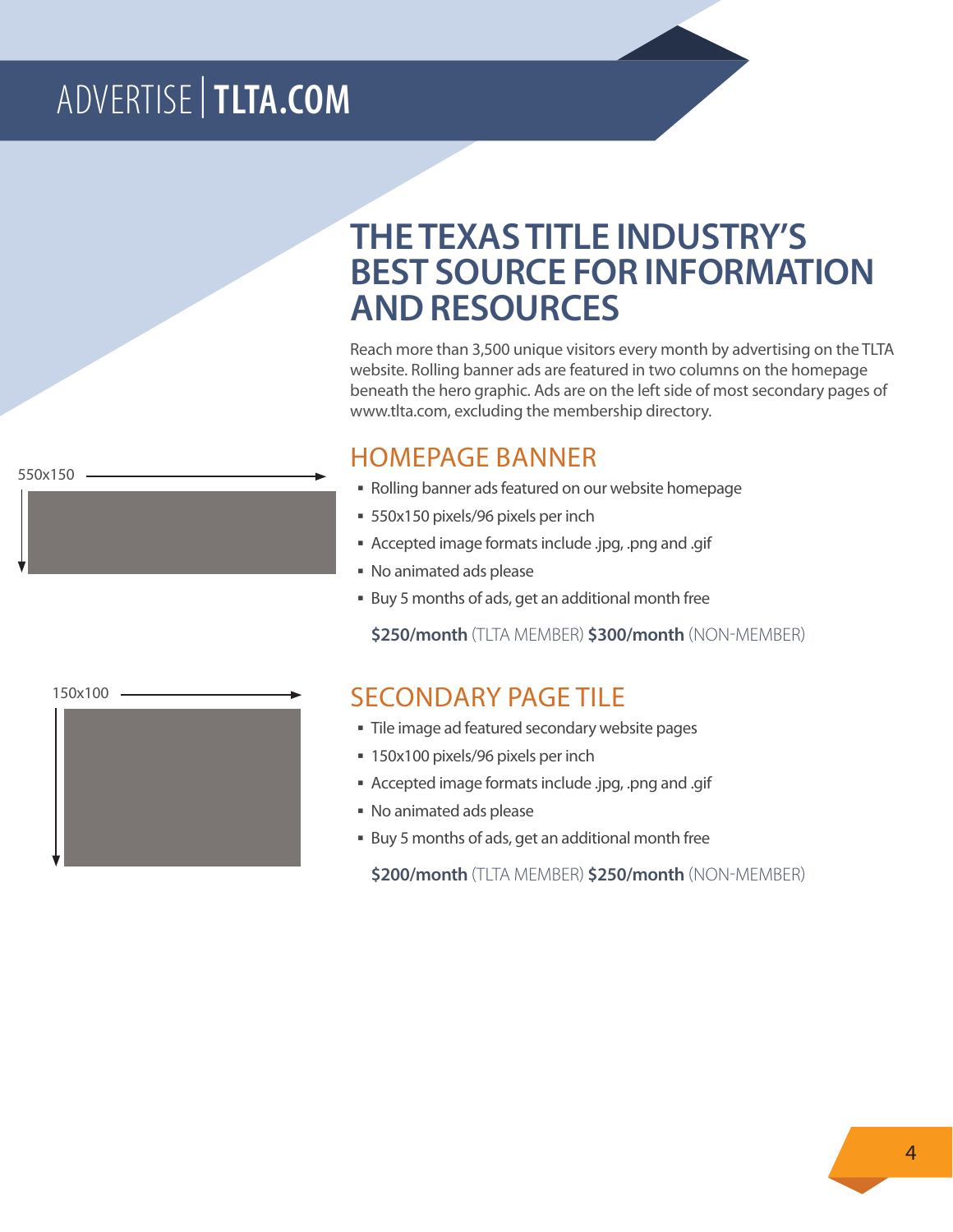# ADVERTISE |**EMAIL NEWSLETTERS**



## **LEVERAGE TLTA'S NEWSLETTERS AND REACH DECISION-MAKERS IN THE TEXAS TITLE INDUSTRY**

Reach more than 12,000 TLTA email newsletter subscribers with sponsorship of the weekly Dateline Austin or the monthly Downdate. Your ad will be prominently displayed at the top of the newsletter before any news copy. You may also reach our subscribers with a classified advertisement.

#### DATELINE AUSTIN

- **Dateline Austin is a weekly e-newsletter highlighting the most up-to-date** legislative, regulatory, industry and TLTA*PAC* news and is distributed by TLTA's Director of Government Affairs
- § Reaches 12,000+ readers weekly
- § 500x60 pixels/96 pixels per inch
- § Accepted image formats include .jpg, .png and .gif
- § No animated advertisements, please
- Buy 5 months of ads, get an additional month free

**\$500/month** (TLTA MEMBER) **\$600/month** (NON-MEMBER)



#### DOWNDATE

- § Downdate is a monthly e-newsletter highlighting the most up-to-date industry, association and member news
- § Reaches 12,000+ readers every month
- § 500x60 pixels/96 pixels per inch
- § Accepted image formats include .jpg, .png and .gif
- § No animated advertisements, please
- Buy 5 months of ads, get an additional month free

**\$350/month** (TLTA MEMBER) **\$450/month** (NON-MEMBER)

#### E-CLASSIFIED

- § Approximately 50 words in text format
- Featured at the bottom of the Downdate newsletter

**\$200/month** (TLTA MEMBER) **\$250/month** (NON-MEMBER)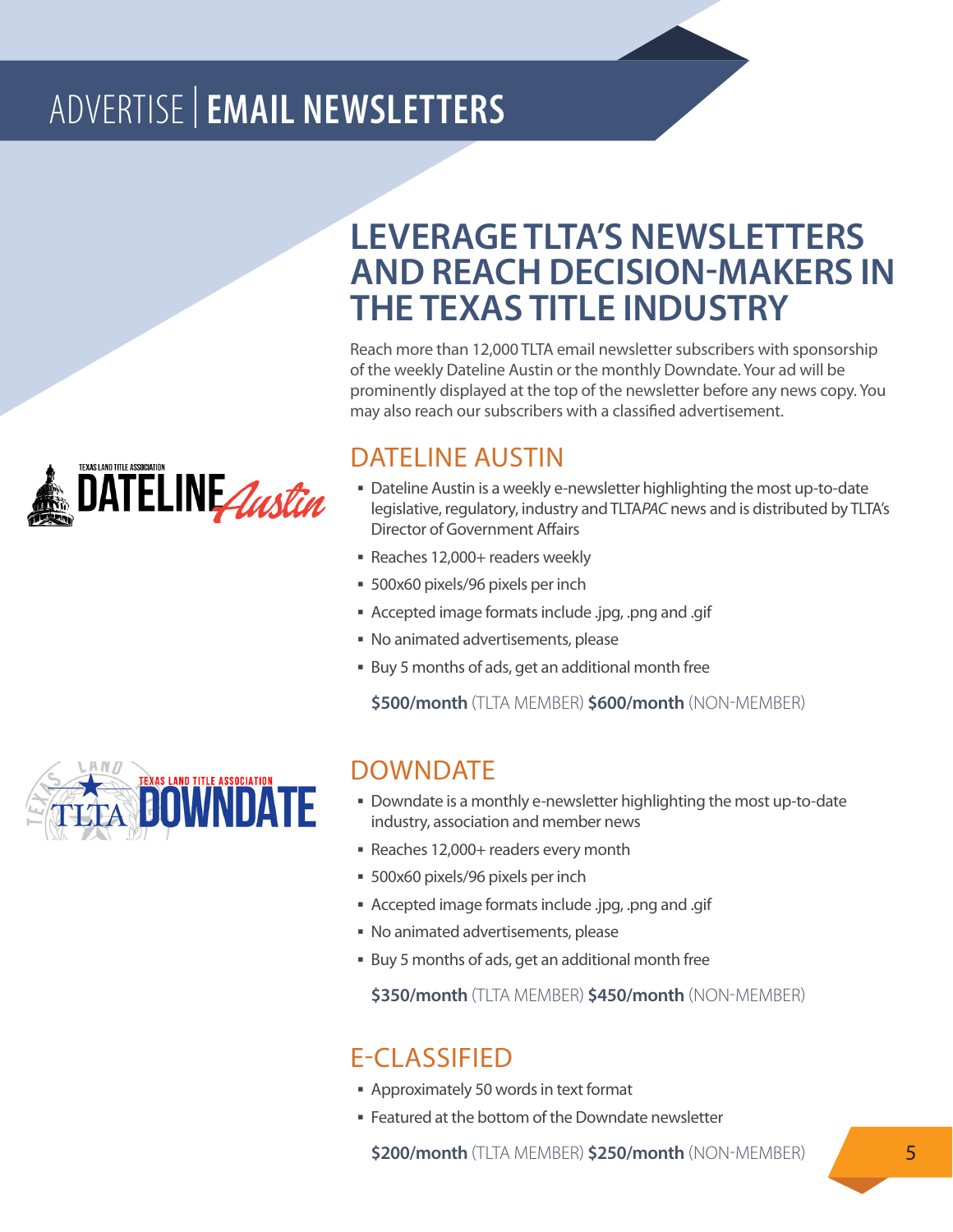# SPONSOR |**LIVE PROGRAMMING**

## **MEET YOUR MARKET AT TLTA PROGRAMS PRESENTED ACROSS THE STATE**

Sponsor our live educational programs and experience the benefits of access to thousands of members of the title industry statewide. Reach members in their local communities.

#### **WEBINARS**

- **Exampany logo displayed on screen and verbally during each webinar**
- **Example 1** Logo and link included in all email promotions
- § Every webinar promoted to 12,000+ readers
- § On average, TLTA produces 2-3 webinars per month
- § Preferred ad formats are vector-based .eps and .pdf files
- § Accepted raster-based image ads include high-resolution .jpg, .png or .tif files *Contact TLTA for more information*

#### SEMINARS

- 1/4 page ad in printed material distributed to every seminar attendee
- § Company logo displayed on screen and verbally during each seminar
- **Example 1** Logo and link included in all email promotions
- § 6 foot table near registration desk (if applicable)
- Locations vary
- § Preferred ad formats are vector-based .eps and .pdf files
- § Accepted raster-based image ads include high-resolution .jpg, .png or .tif files

**\$1,500/seminar** (TLTA MEMBER) **\$1,750/seminar** (NON-MEMBER)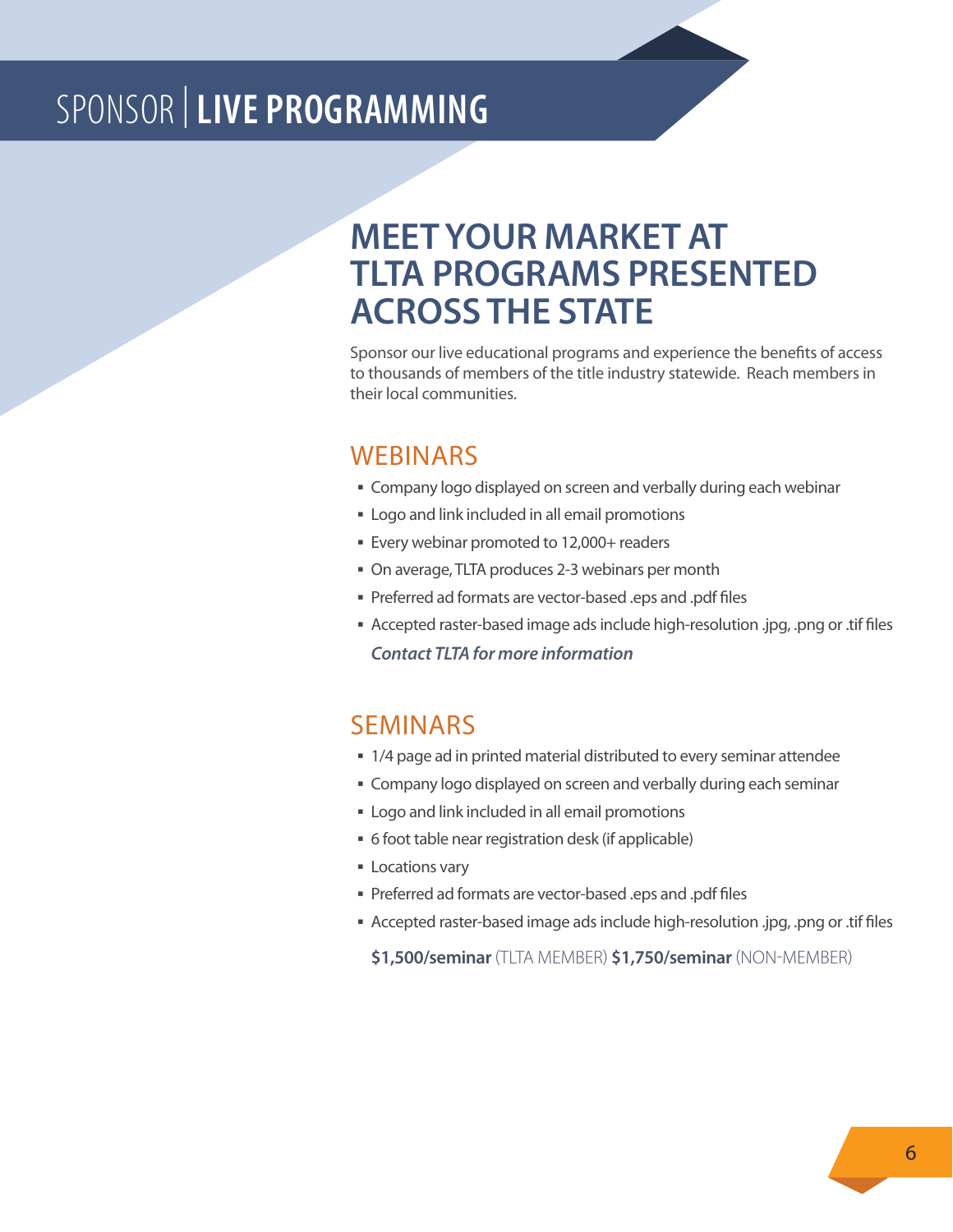# SPONSOR | **ANNUAL EVENTS**



## **OUR CONFERENCES DRAW HUNDREDS OF INDUSTRY PROFESSIONALS TOGETHER EACH YEAR**

TLTA hosts two major conferences each year. Our Annual Conference and Business Meeting offers the opportunity for exposure to more than 400 title industry decision-makers. The Robert C. Sneed Texas Land Title Institute allows you to network with more than 550 real-estate attorneys and title professionals.

#### TLTA ANNUAL CONFERENCE & BUSINESS MEETING

- § A wide variety of conference sponsorship opportunities are available
- § Held annually in June
- § Includes scheduled time for attendee/vendor networking
- § An exhibit table near meeting areas



#### ROBERT C. SNEED TEXAS LAND TITLE INSTITUTE

- § A variety of Texas Land Title Institute sponsorship opportunities are available
- § Held annually in December
- This 3-day program brings together approximately 550 title industry decision-makers and real estate attorneys
- § An exhibit table near meeting areas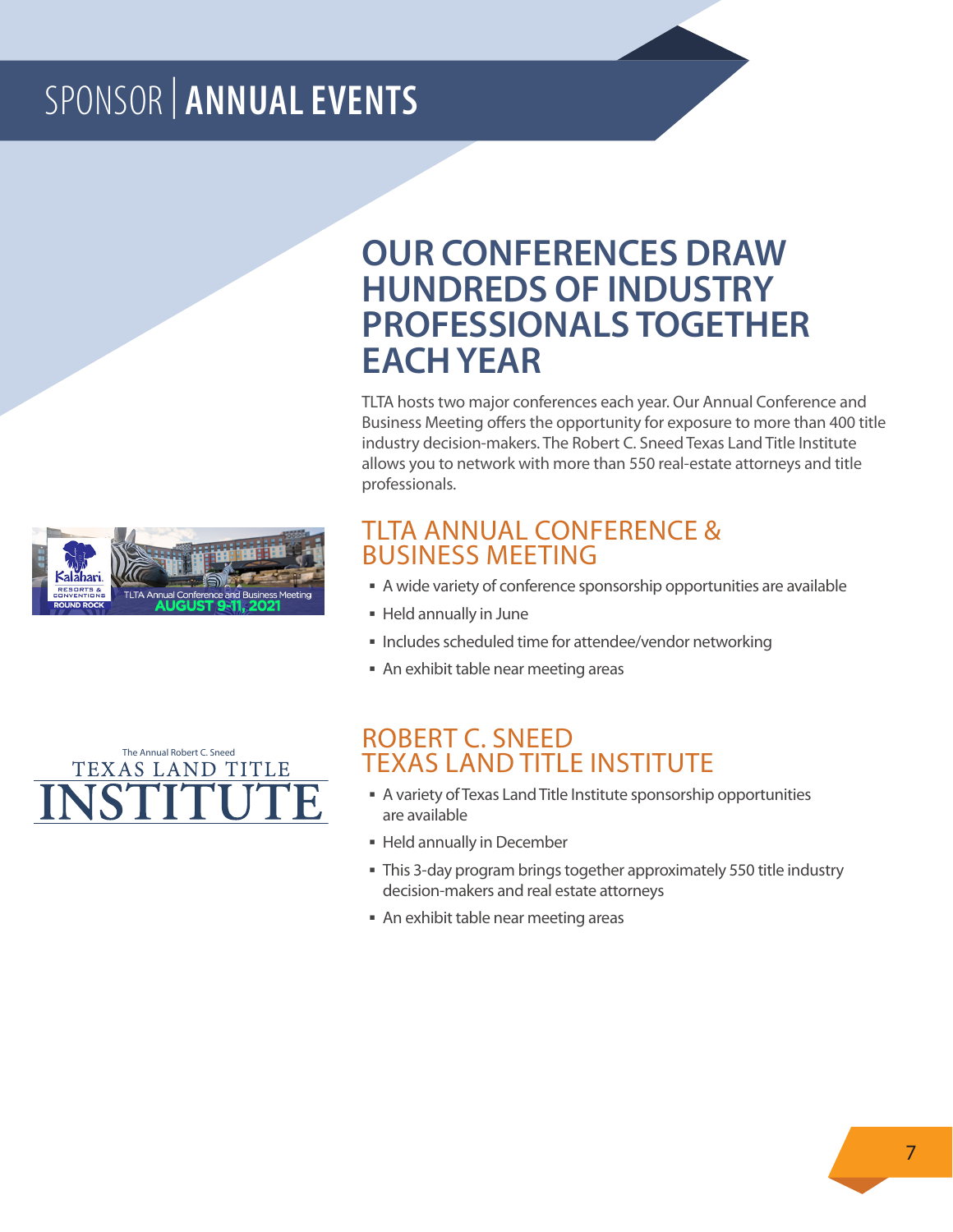# JOIN | **ASSOCIATE MEMBERSHIP**

*"As an associate member of TLTA, we have experienced continued success and growth over the years. This is due in part to the various advertising and exhibit opportunities afforded through the various publications and educational seminars sponsored by TLTA. Associate membership not only gives us access to title industry leaders in Texas, but it's an opportunity for us to support an organization that has become essential to our success as a closing and title insurance software provider."*

*- Patrick Mann, Soft Pro, Inc.*

## **BUILD YOUR BUSINESS BY SUPPORTING YOUR CLIENTS' TRADE ASSOCIATION**

Join today and receive a free listing in the membership directory, title industry education, updates, newsletters, networking, special rates on advertising, promotional and sponsorship opportunities.

#### BENEFITS OF ASSOCIATE MEMBERSHIP

- § Increase your company's name recognition and reach the title industry's key players.
- A listing in the TLTA Membership Directory puts you in front of thousands of potential clients and positions your company as a trusted professional.
- § First-choice opportunities exist for sponsorships and promotions at special member rates to any of our industry-wide events and seminars.
- § Discounted advertising rates in the Membership Directory, website and newsletters.
- § Up-to-the-minute Breaking News and Legislative Alerts on issues of urgent importance.
- **Discounted registration fees on** TLTA comprehensive lineup of educational programming.
- § Discounted pricing on all TLTA products and publications.
- **Opportunities for volunteer** leadership, networking, involvement and industry-wide recognition.

#### WHO IS ELIGIBLE?

§ Associate membership in TLTA is open to corporations, partnerships or individuals that provide goods and services related to the land title industry.

#### WHAT IS THE MEMBERSHIP FEE?

§ An associate membership runs for one full year from July to June and is the same price for all associate members at \$425/year.